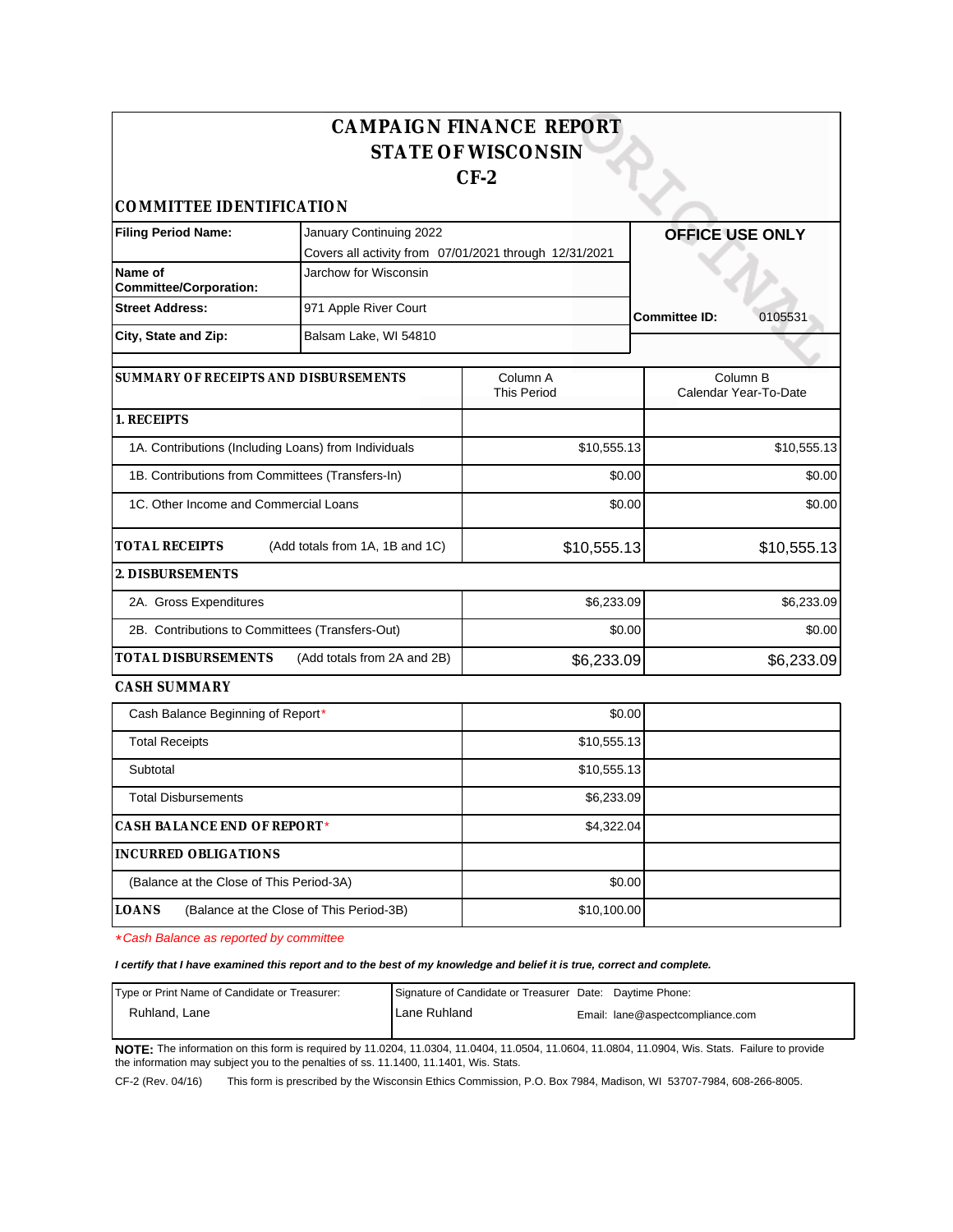### **SCHEDULE 1-A RECEIPTS Contributions From Individuals**

| Date          | <b>Full Name</b> | <b>Address</b>                                     | <b>Occupation</b>                    | Amount      | <b>YTD</b>  |
|---------------|------------------|----------------------------------------------------|--------------------------------------|-------------|-------------|
| Personal Loan |                  |                                                    |                                      |             |             |
| 11/16/2021    | Jarchow, Adam    | 971 Apple River<br>Court, Balsam<br>Lake, WI 54810 |                                      | \$10,100.00 | \$10,100.00 |
|               |                  |                                                    | Sub Total                            | \$10,100.00 |             |
| In-Kind       |                  |                                                    |                                      |             |             |
| 12/01/2021    | Jarchow, Adam    | 971 Apple River<br>Court, Balsam<br>Lake, WI 54810 |                                      | \$455.13    | \$455.13    |
|               |                  |                                                    | <b>Sub Total</b>                     | \$455.13    |             |
|               |                  |                                                    | <b>Total Anonymous Contributions</b> | \$0.00      |             |
|               |                  |                                                    | <b>Grand Total</b>                   | \$10,555.13 |             |
|               |                  |                                                    | Non-Monetary (-):                    | \$0.00      |             |
|               |                  |                                                    | Loan Forgiven (-):                   | \$0.00      |             |
|               |                  |                                                    | <b>Total</b>                         | \$10,555.13 |             |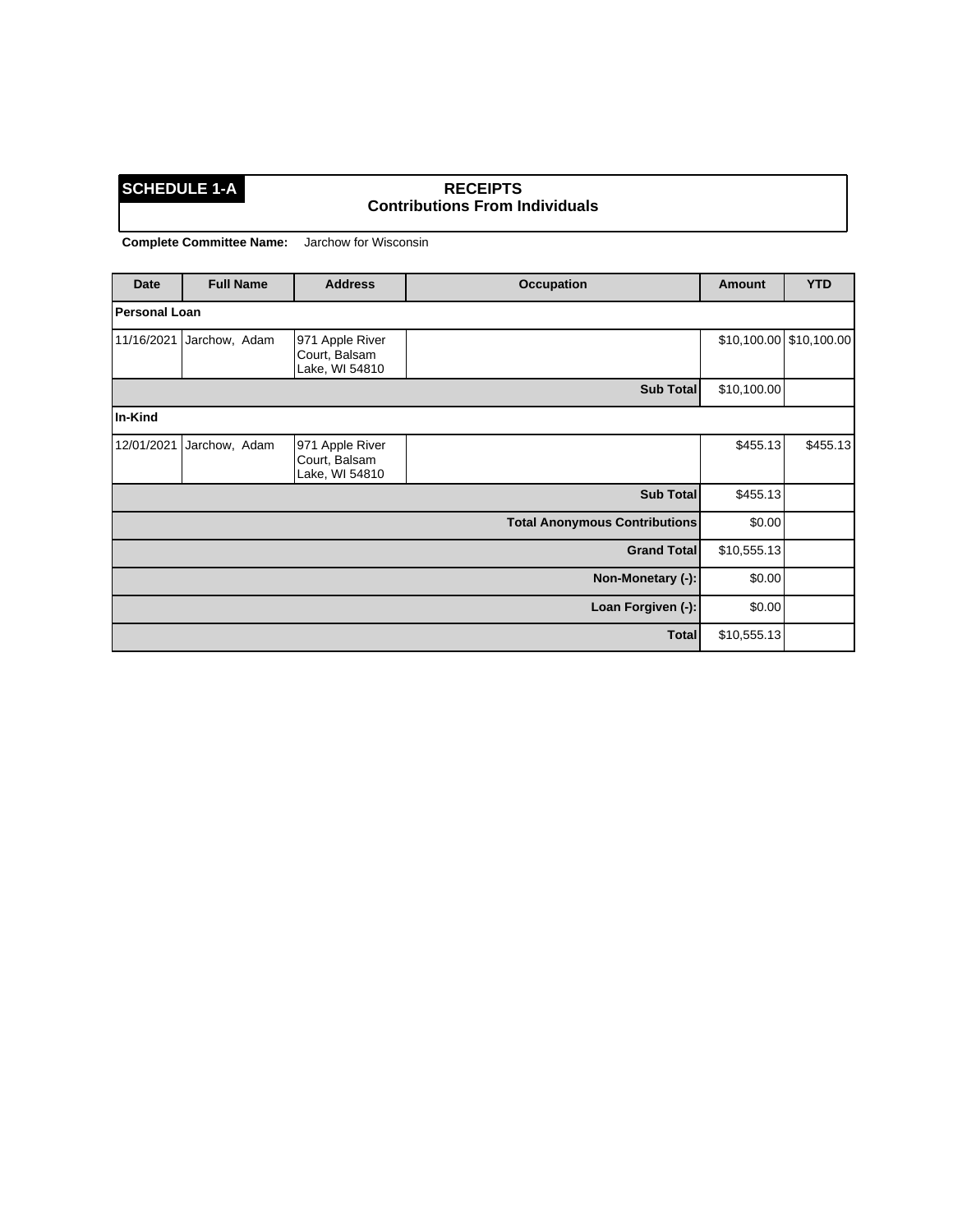### **SCHEDULE 1-B RECEIPTS Contributions from Committees (Transfers-In)**

| Date | <b>Full Name</b>  | <b>Address</b>     | Amount | <b>YTD</b> |
|------|-------------------|--------------------|--------|------------|
|      |                   | <b>Grand Total</b> | \$0.00 |            |
|      | Non-Monetary (-): |                    |        | \$0.00     |
|      |                   | <b>Total</b>       | \$0.00 |            |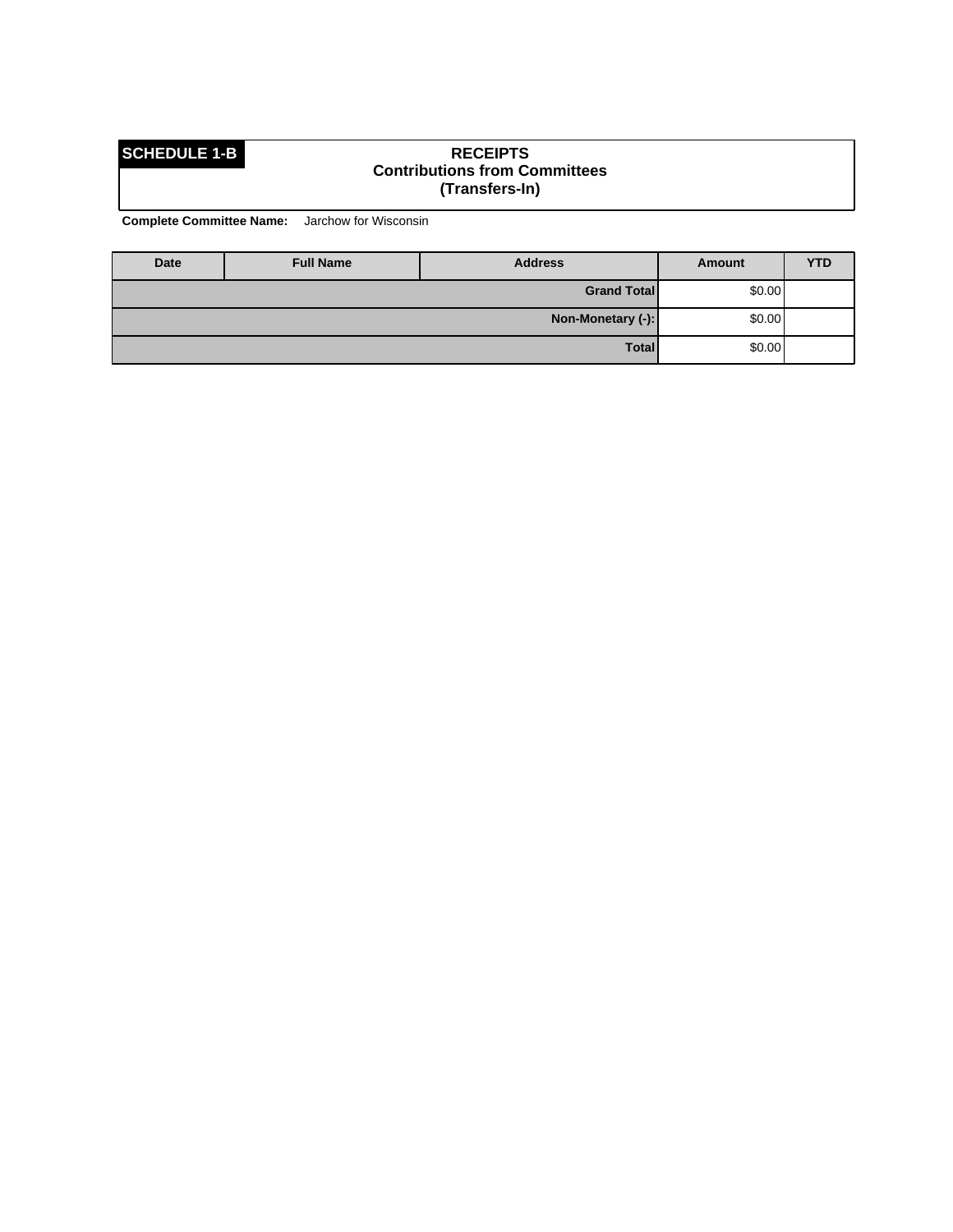### **SCHEDULE 1-C RECEIPTS Other Income and Commercial Loans**

| <b>Date</b> | <b>Full Name</b> | <b>Address</b> | Amount | VTP<br>1 L |
|-------------|------------------|----------------|--------|------------|
|             |                  | Total          | \$0.00 |            |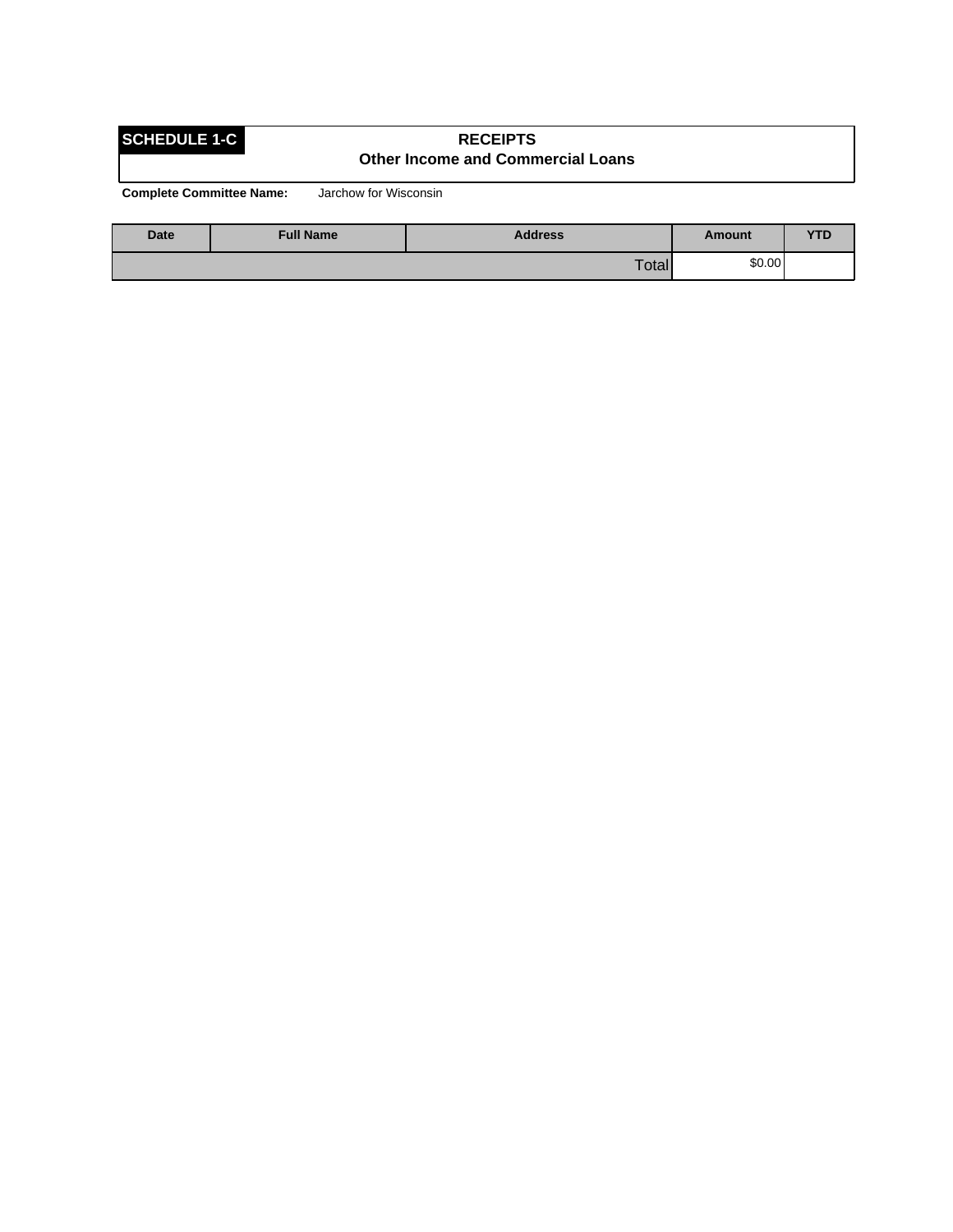### **SCHEDULE 2-A DISBURSEMENTS Gross Expenditures**

| <b>Date</b>       | <b>Communication</b><br><b>Date</b> | <b>Full Name</b>                            | <b>Address</b>                                                    | Vendor<br><b>Name</b> | Vendor<br><b>Address</b> | <b>Expense</b><br><b>Purpose</b>   | <b>Amount</b> |
|-------------------|-------------------------------------|---------------------------------------------|-------------------------------------------------------------------|-----------------------|--------------------------|------------------------------------|---------------|
| <b>Monetary</b>   |                                     |                                             |                                                                   |                       |                          |                                    |               |
| 11/16/2021        |                                     | Arena LLC                                   | 1260<br>Stringham<br>Ave, #350,<br>Salt Lake<br>City, UT<br>84106 |                       |                          | Media -<br>Online<br>Advertising   | \$2,500.00    |
| 11/16/2021        |                                     | First Bank of<br><b>Baldwin</b>             | 327 3rd Ave,<br>Clear Lake,<br>WI 54005                           |                       |                          | Bank<br>Charges                    | \$20.29       |
| 11/24/2021        |                                     | Merrick, David                              | 228 Jackman<br>Street,<br>Janesville, WI<br>53545                 |                       |                          | Consulting<br>Fees -<br>General    | \$2,100.00    |
| 12/01/2021        |                                     | Interactive<br><b>Business</b><br>Solutions | PO Box 291,<br>St. Croix<br>Falls, WI<br>54024                    |                       |                          | Media -<br>Website<br>Development  | \$524.00      |
| 12/14/2021        |                                     | Anderson,<br>Tobie                          | 1913 110th<br>Ave, Baldwin,<br>WI 54002                           |                       |                          | Media -<br>Graphic<br>Design       | \$494.00      |
| 12/21/2021        |                                     | R&S Hospitality                             | 24 South<br>Main Street,<br>Oconomowoc<br>WI 53066                |                       |                          | Fundraiser -<br><b>Hall Rental</b> | \$139.67      |
|                   |                                     |                                             |                                                                   |                       |                          | <b>Sub Total</b>                   | \$5,777.96    |
| In-Kind           |                                     |                                             |                                                                   |                       |                          |                                    |               |
| 12/01/2021        |                                     | Jarchow, Adam                               | 971 Apple<br>River Court,<br>Balsam Lake.<br>WI 54810             |                       |                          | Candidate<br>Expenses -<br>Mileage | \$455.13      |
|                   |                                     |                                             |                                                                   |                       |                          | <b>Sub Total</b>                   | \$455.13      |
|                   |                                     |                                             |                                                                   |                       |                          | <b>Grand Total</b>                 | \$6,233.09    |
| Non-Monetary (-): |                                     |                                             |                                                                   | \$0.00                |                          |                                    |               |
|                   |                                     |                                             |                                                                   |                       |                          | <b>Total</b>                       | \$6,233.09    |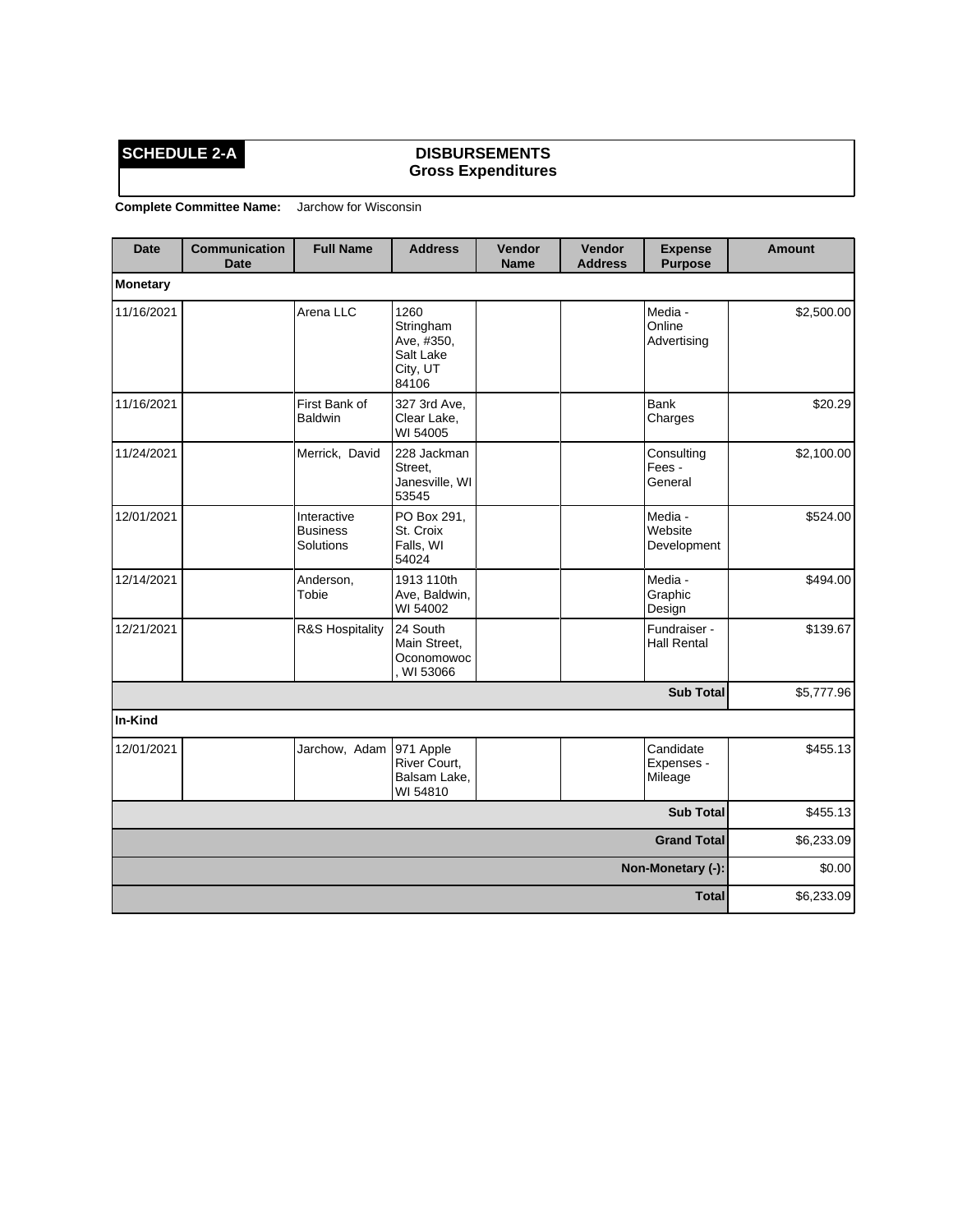### **SCHEDULE 2-B DISBURSEMENTS Contributions To Committees (Transfers-Out)**

| <b>Date</b>                       | <b>Full Name</b> | <b>Address</b> | <b>Vendor Name</b> | Vendor<br><b>Address</b> | Amount  |
|-----------------------------------|------------------|----------------|--------------------|--------------------------|---------|
|                                   |                  |                |                    | <b>Grand Total</b>       | \$0.00] |
| Non-Monetary (-):                 |                  |                |                    |                          | \$0.00] |
| Registrant In-Kind Sub Total (-): |                  |                |                    |                          | \$0.00] |
| <b>Total</b>                      |                  |                |                    |                          | \$0.00] |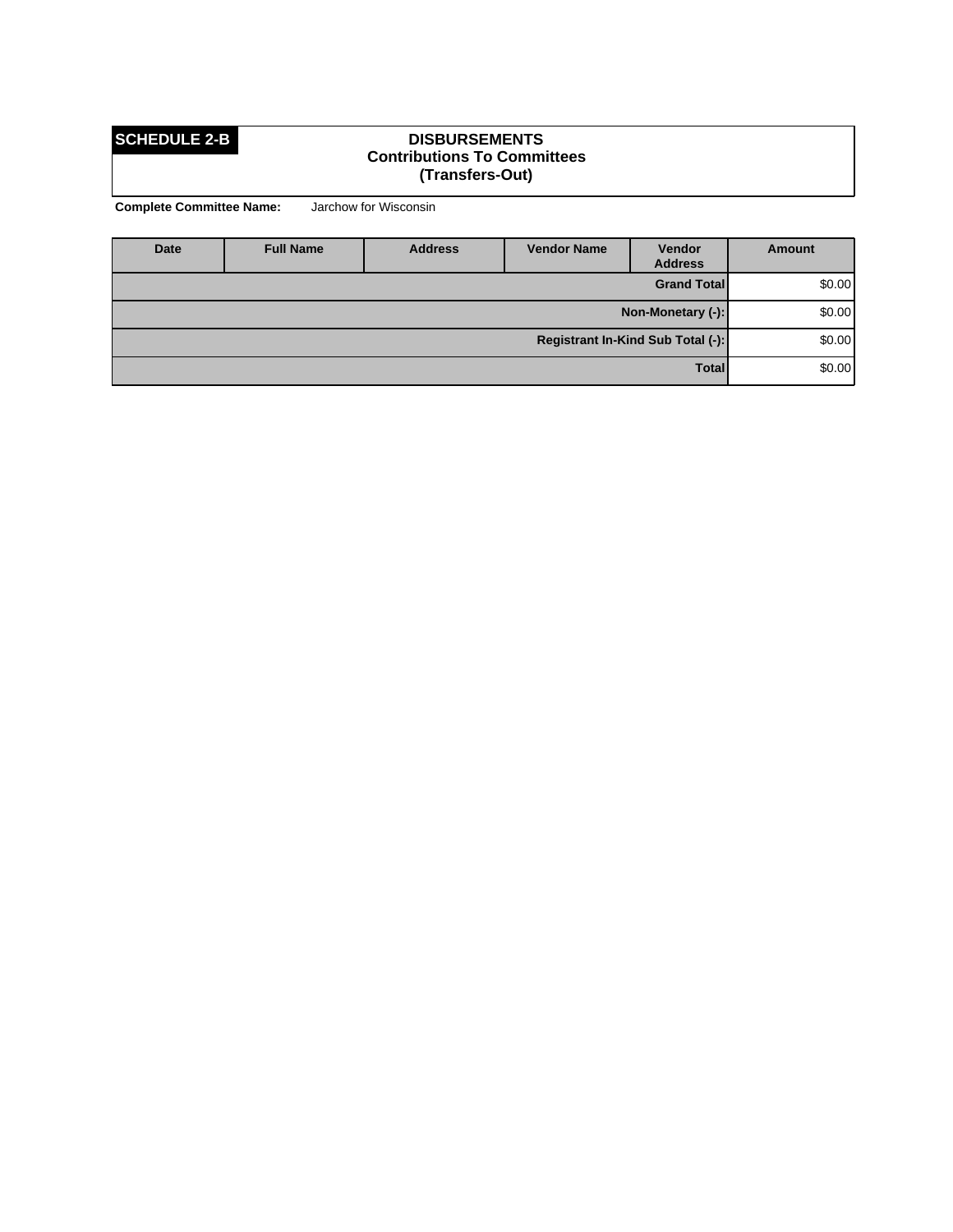# **SCHEDULE 3-A**

## **ADDITIONAL DISCLOSURE Incurred Obligations Excluding Loans**

**Complete Committee Name:** Jarchow for Wisconsin

**Beginning Incurred Obligation Amount:** \$0.00

| <b>Date</b>                                    | <b>Full Name</b> | <b>Address</b>     | <b>Amount</b>      |
|------------------------------------------------|------------------|--------------------|--------------------|
|                                                |                  | <b>Grand Total</b> | \$0.00             |
|                                                |                  |                    |                    |
| Date                                           |                  | <b>Full Name</b>   | <b>Amount Paid</b> |
|                                                | \$0.00           |                    |                    |
| Outstanding Incurred Obligations End of Report |                  |                    | \$0.00             |